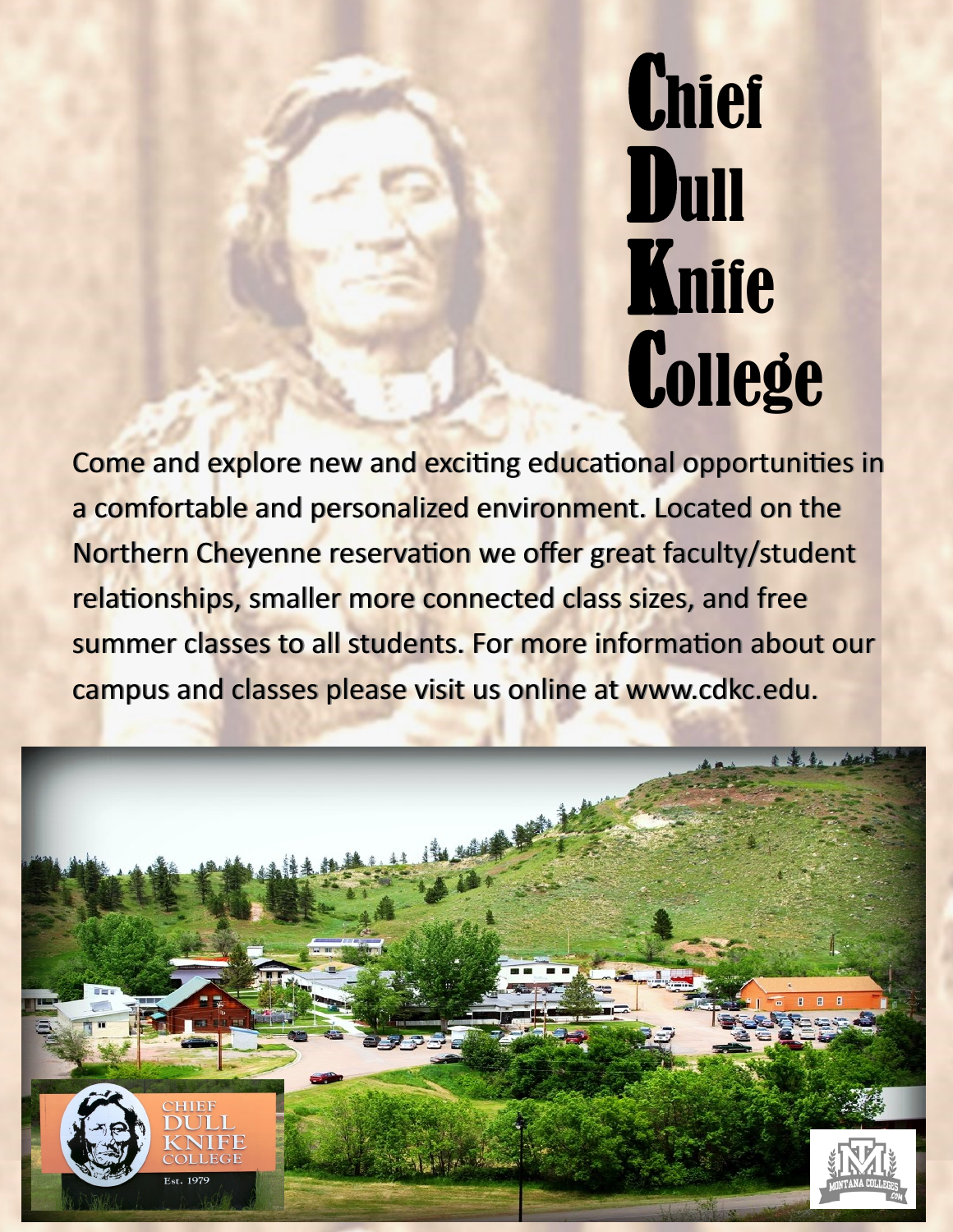

## CHIEF DULL KNIFE COLLEGE

#### **PREVIEW OF OUR INSTITUTION**



## **OVERVIEW**

**CONTACT US FOR MORE INFORMATION |** zspang@cdkc.edu **ADDRESS |** PO Bos 98 - 1 College Dr, Lame Deer, MT 59043 United States **PHONE |** (800) 565-6782 **WEBSITE |** http://www.cdkc.edu **ENROLLMENT |** 300 Students **TYPE OF INSTITUTION |** ▪ Tribal College

**APPLICATION FEE |** \$ **IN-STATE TUITION (***Per Credit***) |** \$ **IN-STATE TUITION COST (***Per Year***) |** \$2260 **OUT-OF-STATE TUITION (***Per Credit***) |** \$ **OUT-OF-STATE TUITION (***Per Year***) |** \$ **BOOKS & SUPPLIES COST (***Per Year***) |** \$850 **ROOM & BOARD COST (***Per Year***) |** \$5250 **STUDENT : FACULTIY RATIO |** 6:1 **PRIORITY APPLICATION DEADLINE | PRIORITY FINANCIAL AID DEADLINE |** For Example: November 1